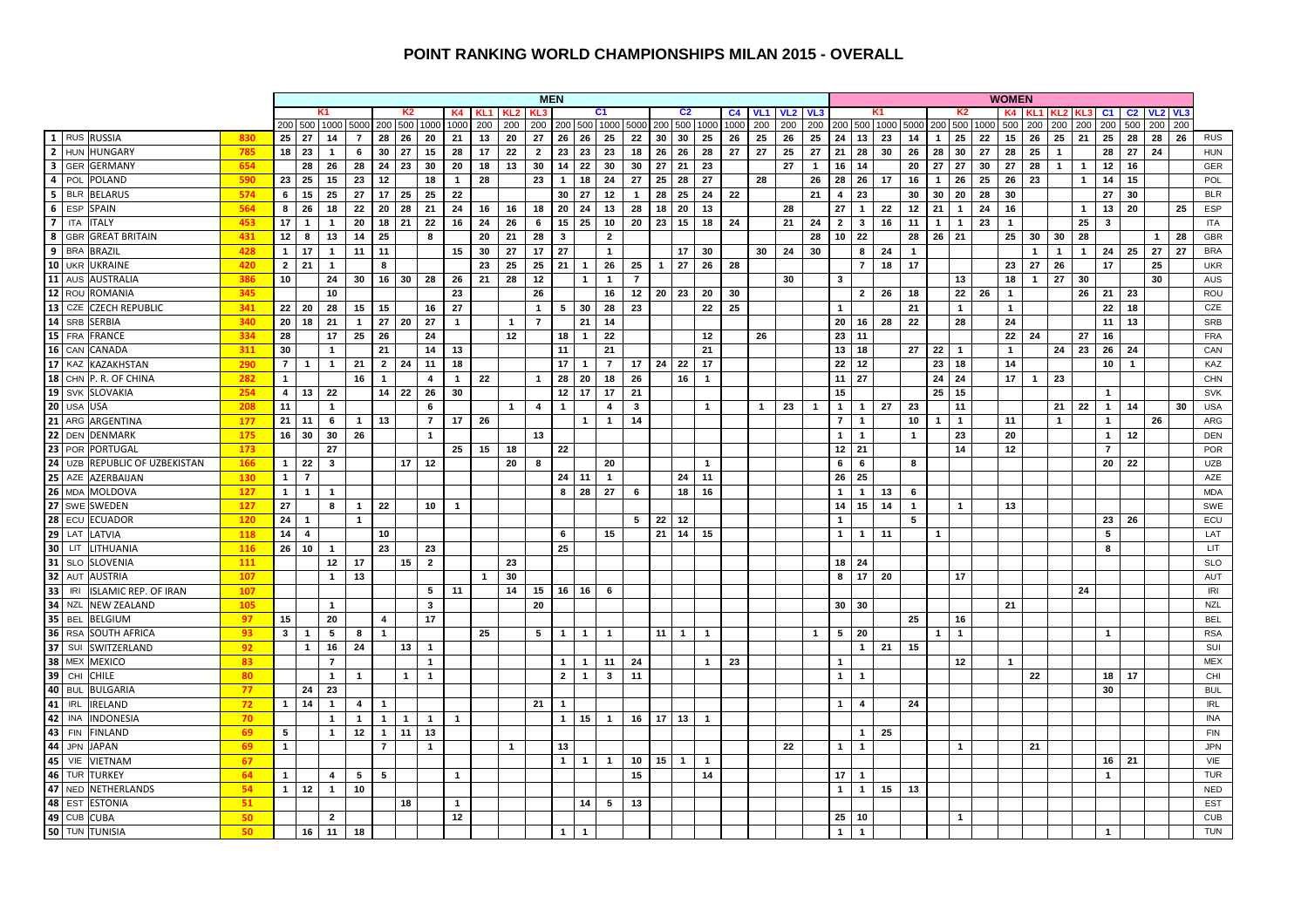#### **POINT RANKING WORLD CHAMPIONSHIPS MILAN 2015 - OVERALL**

|                                                                                                   |                         |                | <b>MEN</b>              |                |                |                |                |                |                |    |              |                         |                 |                |                |                |                | <b>WOMEN</b>   |                |  |                       |              |              |                |              |              |                |                |              |                              |                |              |  |            |
|---------------------------------------------------------------------------------------------------|-------------------------|----------------|-------------------------|----------------|----------------|----------------|----------------|----------------|----------------|----|--------------|-------------------------|-----------------|----------------|----------------|----------------|----------------|----------------|----------------|--|-----------------------|--------------|--------------|----------------|--------------|--------------|----------------|----------------|--------------|------------------------------|----------------|--------------|--|------------|
|                                                                                                   |                         |                |                         | K1             |                |                | K2             |                |                |    | K4 KL1 KL2   | KL3                     |                 |                | C1             |                |                | C <sub>2</sub> |                |  | <b>C4 VL1 VL2 VL3</b> |              |              |                | K1           |              | K <sub>2</sub> |                |              | K4 KL1 KL2 KL3 C1 C2 VL2 VL3 |                |              |  |            |
|                                                                                                   |                         |                |                         |                |                |                |                |                |                |    |              |                         |                 |                |                |                |                |                |                |  |                       |              |              |                |              |              |                |                |              |                              |                |              |  |            |
| 51 PHI PHILIPPINES<br>52 CRO CROATIA                                                              | 35                      |                |                         |                |                |                |                |                |                |    |              |                         |                 | $4$ 13 1       |                |                | 16             |                | $\overline{1}$ |  |                       |              |              |                |              |              |                |                |              |                              |                |              |  | PHI        |
|                                                                                                   | 33 <sup>2</sup>         |                |                         |                |                |                |                |                |                |    |              |                         |                 |                |                |                |                |                |                |  |                       |              | $\mathbf{1}$ | $\overline{1}$ | $12$ 7       |              |                |                |              |                              | $\overline{1}$ | 11           |  | CRO        |
| 53 THA THAILAND                                                                                   | 32 <sub>2</sub>         |                |                         |                |                | $1 \mid 12$    |                |                |                |    |              | 11                      |                 |                |                |                |                |                |                |  |                       |              |              |                |              | 1            | $\overline{1}$ |                |              |                              | 6              |              |  | <b>THA</b> |
| 54 PUR PUERTO RICO                                                                                | 28                      |                | $\mathbf{3}$            | $\overline{1}$ |                |                |                |                |                |    | 24           |                         |                 |                |                |                |                |                |                |  |                       |              |              |                |              |              |                |                |              |                              |                |              |  | <b>PUR</b> |
|                                                                                                   | 26                      | 1 <sup>1</sup> | $\overline{1}$          | $\mathbf{1}$   |                | $\mathbf{1}$   | 14             | $\overline{1}$ |                |    |              |                         |                 |                |                |                |                |                |                |  |                       |              | $\mathbf{1}$ | $\overline{1}$ | $\mathbf{1}$ | $\mathbf{1}$ | $\overline{1}$ |                |              |                              | $\overline{2}$ |              |  | SIN        |
|                                                                                                   | 24                      | $\mathbf{1}$   | $-5$                    | $\mathbf{1}$   | $\mathbf{3}$   |                |                |                |                | 14 |              |                         |                 |                |                |                |                |                |                |  |                       |              |              |                |              |              |                |                |              |                              |                |              |  | <b>CYP</b> |
| 55 SIN SINGAPORE<br>56 CYP CYPRUS<br>57 KGZ KYRGYZ REPUBLIC<br>58 NOR NORWAY<br>59 TJK TAJIKISTAN | 24                      | 1              | $\overline{2}$          | $\overline{1}$ | $\overline{1}$ | $\overline{1}$ | 1 <sup>1</sup> | $\overline{1}$ |                |    |              |                         |                 |                |                |                |                | $13$ 1         | $\mathbf{1}$   |  |                       |              |              |                |              |              |                |                |              |                              | $\overline{1}$ |              |  | KGZ        |
|                                                                                                   | 21                      |                |                         |                |                |                |                |                | 14             |    |              |                         |                 |                |                |                |                |                |                |  |                       |              | $\mathbf{1}$ | 5              |              |              | $\mathbf{1}$   |                |              |                              |                |              |  | <b>NOR</b> |
|                                                                                                   | 18                      |                | $\overline{1}$          | $\overline{1}$ | $\overline{2}$ |                |                |                |                |    |              |                         | $\mathbf{1}$    | 12             | $\overline{1}$ |                |                |                |                |  |                       |              |              |                |              |              |                |                |              |                              |                |              |  | <b>TJK</b> |
| 60 MOZ MOZAMBIQUE                                                                                 | 17                      |                |                         |                |                |                |                |                |                |    |              |                         | $\mathbf{1}$    |                | $\overline{1}$ |                | 14             |                | $\mathbf{1}$   |  |                       |              |              |                |              |              |                |                |              |                              |                |              |  | MOZ        |
| 61 TPE CHINESE TAIPEI                                                                             | 17                      |                |                         |                |                |                | $16$ 1         |                |                |    |              |                         |                 |                |                |                |                |                |                |  |                       |              |              |                |              |              |                |                |              |                              |                |              |  | <b>TPE</b> |
| 62 VEN VENEZUELA                                                                                  | 17                      |                |                         |                |                | 6              |                |                |                |    |              | $\mathbf{3}$            | $\overline{7}$  |                |                |                |                |                |                |  |                       |              | $\mathbf{1}$ |                |              |              |                |                |              |                              |                |              |  | <b>VEN</b> |
| 63 ARM ARMENIA                                                                                    | 16                      |                |                         |                |                | $\mathbf{1}$   | $\overline{1}$ |                |                |    |              |                         |                 |                |                | $\mathbf{1}$   |                | $1 \mid 11$    |                |  |                       | $\mathbf{1}$ |              |                |              |              |                |                |              |                              |                |              |  | <b>ARM</b> |
| 64 COL COLOMBIA                                                                                   | 16                      |                |                         |                |                |                |                |                |                |    |              |                         |                 |                | 8              | 8              |                |                |                |  |                       |              |              |                |              |              |                |                |              |                              |                |              |  | COL        |
| 65 KOR KOREA                                                                                      | 16                      | $13$ 1         |                         |                |                |                |                |                |                |    |              |                         |                 |                |                |                |                |                |                |  |                       |              |              |                |              |              | $\mathbf 1$    | $\overline{1}$ |              |                              |                |              |  | <b>KOR</b> |
| 66 STP SAO TOME AND PRINCIPE                                                                      | 16                      |                |                         |                |                |                |                |                |                |    |              |                         | $\overline{1}$  |                | $\mathbf{1}$   |                | 12             |                | $\mathbf{1}$   |  |                       |              |              |                |              |              |                |                |              |                              | $\overline{1}$ |              |  | <b>STP</b> |
| 67 ANG ANGOLA                                                                                     | 15                      |                | $1 \mid 1$              | $\overline{1}$ | $\overline{1}$ | $\overline{1}$ | 1 <sup>1</sup> | $\overline{1}$ |                |    |              | $\overline{1}$          | $\mathbf{1}$    | $\mathbf{1}$   | $\overline{1}$ | $\overline{2}$ | $\overline{1}$ |                | $\mathbf{1}$   |  |                       |              |              |                |              |              |                |                |              |                              |                |              |  | ANG        |
|                                                                                                   | 14                      | $\mathbf{1}$   |                         |                |                |                |                |                |                |    | $\mathbf{1}$ |                         | 10 <sup>1</sup> | $\overline{1}$ |                |                |                |                |                |  |                       |              |              |                |              |              |                |                |              |                              | $\overline{1}$ |              |  | GEO        |
| 68 GEO GEORGIA                                                                                    | 11                      |                |                         | $\mathbf{1}$   | $\overline{1}$ |                |                |                |                |    |              |                         |                 |                | $\overline{1}$ | $\overline{4}$ |                |                |                |  |                       |              |              |                |              |              |                |                |              |                              | $\overline{4}$ |              |  | <b>GUA</b> |
| 70 NGR NIGERIA                                                                                    | 10 <sup>°</sup>         |                | $1 \mid 1$              | $\overline{1}$ |                |                |                |                |                |    |              |                         |                 | $\overline{1}$ | $\overline{1}$ | $\mathbf{1}$   |                |                |                |  |                       |              | $\mathbf{1}$ | $\overline{1}$ |              |              |                |                |              |                              | $\overline{1}$ | $\mathbf{1}$ |  | <b>NGR</b> |
| 71 URU URUGUAY                                                                                    | -9                      |                | $1 \mid 6$              | $\overline{1}$ | $\overline{1}$ |                |                |                |                |    |              |                         |                 |                |                |                |                |                |                |  |                       |              |              |                |              |              |                |                |              |                              |                |              |  | <b>URU</b> |
| 72 GRE GREECE                                                                                     | 8                       |                |                         |                |                | $3^{\circ}$    | $\overline{1}$ |                |                |    |              |                         | $\mathbf{1}$    |                |                |                |                |                |                |  |                       |              | $\mathbf{1}$ | $\overline{1}$ |              |              |                |                | $\mathbf{1}$ |                              |                |              |  | GRE        |
| 73 ALG ALGERIA                                                                                    | $\overline{7}$          |                | $1 \mid 1$              | $\mathbf{1}$   | $\overline{1}$ | $\overline{1}$ | 1              | $\overline{1}$ |                |    |              |                         |                 |                |                |                |                |                |                |  |                       |              |              |                |              |              |                |                |              |                              |                |              |  | <b>ALG</b> |
| <b>74 HKG HONG KONG CHINA</b>                                                                     | $\overline{7}$          | 1 <sup>1</sup> | $\overline{\mathbf{1}}$ | $\mathbf{1}$   | $\overline{1}$ |                |                |                |                |    |              |                         |                 |                |                |                |                |                |                |  |                       |              |              |                |              |              |                |                |              | $\mathbf{1}$                 | $\overline{1}$ | $\mathbf{1}$ |  | <b>HKG</b> |
| 75 KEN KENIA                                                                                      | $\overline{7}$          | 1              | $\overline{1}$          | $\mathbf{1}$   | $\overline{1}$ |                |                |                |                |    |              |                         |                 |                |                |                |                |                |                |  |                       |              | $\mathbf{1}$ | $\overline{1}$ |              |              |                |                |              |                              | $\overline{1}$ |              |  | <b>KEN</b> |
| 76 MAR MOROCCO                                                                                    | -6                      | 1              | $\overline{\mathbf{1}}$ | $\mathbf{1}$   |                | $\mathbf{1}$   | $\overline{1}$ | $\overline{1}$ |                |    |              |                         |                 |                |                |                |                |                |                |  |                       |              |              |                |              |              |                |                |              |                              |                |              |  | <b>MAR</b> |
| 77 TAH TAHITI                                                                                     | 6                       | $1 \mid 1$     |                         | $\overline{1}$ |                | $\mathbf{1}$   | $\overline{1}$ | $\overline{1}$ |                |    |              |                         |                 |                |                |                |                |                |                |  |                       |              |              |                |              |              |                |                |              |                              |                |              |  | <b>TAH</b> |
| 78 MAC MACAU CHINA                                                                                | $\overline{4}$          | $1 \mid 1$     |                         |                |                |                |                |                |                |    |              | $\mathbf{1}$            |                 |                |                |                |                |                |                |  |                       |              |              |                |              |              |                |                |              |                              | $\overline{1}$ |              |  | <b>MAC</b> |
| <b>79</b> EGY EGYPT<br><b>80</b> ISR ISRAEL<br><b>81</b> COK COOK ISLANDS                         | $\overline{\mathbf{3}}$ |                |                         |                |                | $\mathbf{1}$   | $\overline{1}$ |                | $\overline{1}$ |    |              |                         |                 |                |                |                |                |                |                |  |                       |              |              |                |              |              |                |                |              |                              |                |              |  | EGY        |
|                                                                                                   | $\overline{\mathbf{3}}$ |                |                         |                |                |                |                |                |                |    | $\mathbf{1}$ | $\overline{1}$          |                 |                |                |                |                |                |                |  |                       |              |              |                |              |              |                |                |              | $\overline{1}$               |                |              |  | <b>ISR</b> |
|                                                                                                   | $\overline{2}$          |                |                         |                |                |                |                |                |                |    |              |                         |                 |                |                |                |                |                |                |  |                       |              | $\mathbf{1}$ | $\overline{1}$ |              |              |                |                |              |                              |                |              |  | COK        |
| 82 GUM GUAM                                                                                       | $\overline{2}$          |                |                         |                |                |                |                |                |                |    |              |                         |                 |                |                |                |                |                |                |  |                       |              | $\mathbf{1}$ | $\mathbf{1}$   |              |              |                |                |              |                              |                |              |  | <b>GUM</b> |
| 83 PLW PALAU                                                                                      | $\overline{2}$          |                |                         |                |                |                |                |                |                |    |              |                         |                 |                |                |                |                |                |                |  |                       |              | $\mathbf{1}$ | $\mathbf{1}$   |              |              |                |                |              |                              |                |              |  | PLW        |
| 84 SAM SAMOA                                                                                      | $\overline{2}$          |                |                         |                |                |                |                |                |                |    |              |                         |                 |                |                |                |                |                |                |  |                       |              | $\mathbf{1}$ | $\mathbf{1}$   |              |              |                |                |              |                              |                |              |  | SAM        |
| 85 SEY SEYCHELLES                                                                                 | $\overline{2}$          |                | $1 \mid 1$              |                |                |                |                |                |                |    |              |                         |                 |                |                |                |                |                |                |  |                       |              |              |                |              |              |                |                |              |                              |                |              |  | SEY        |
| 86 MAS MALAYSIA                                                                                   | $\mathbf{1}$            |                |                         |                |                |                |                |                |                |    |              | $\overline{\mathbf{1}}$ |                 |                |                |                |                |                |                |  |                       |              |              |                |              |              |                |                |              |                              |                |              |  | <b>MAS</b> |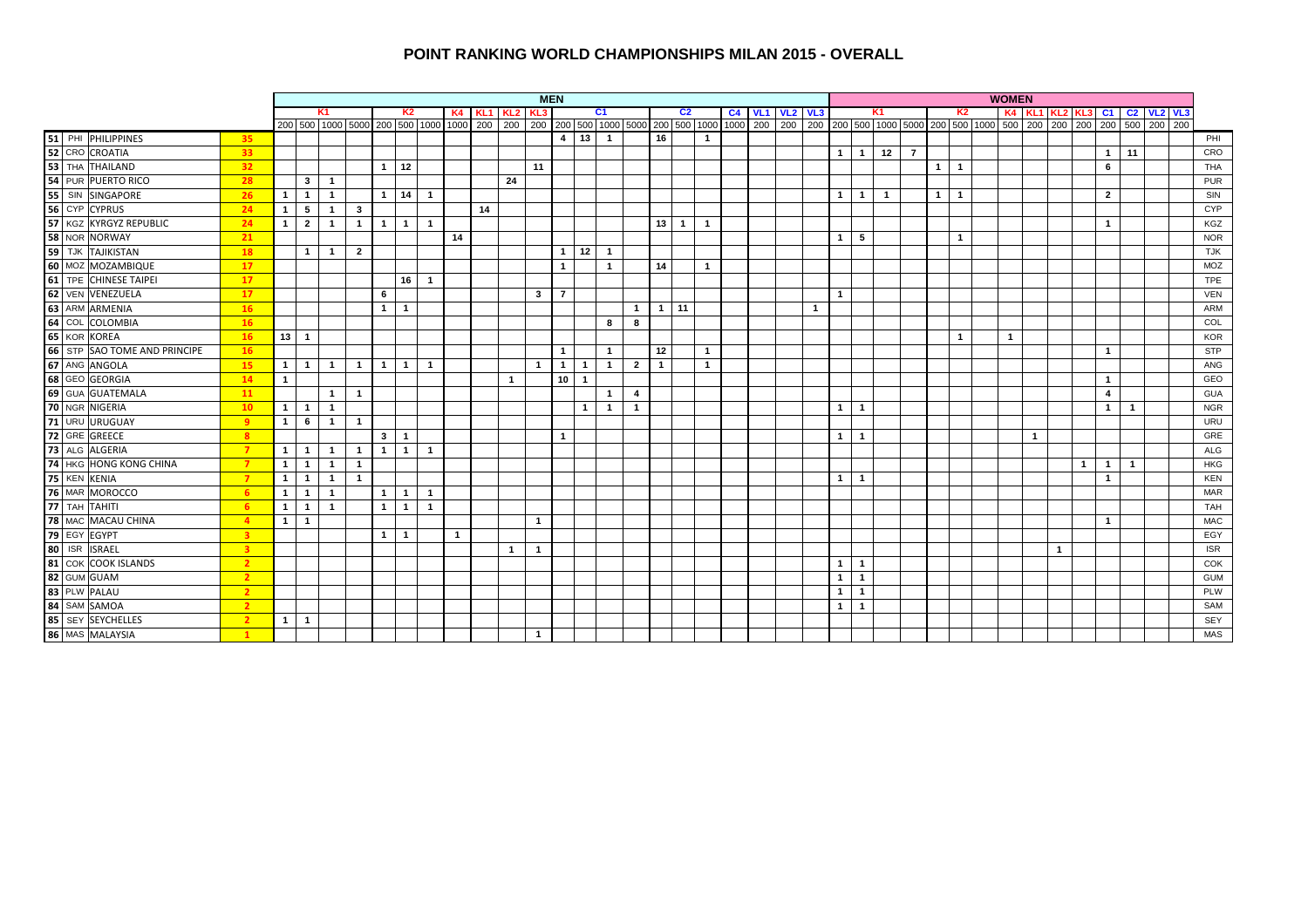## **POINT RANKING WORLD CHAMPIONSHIPS MILAN 2015 - KAYAK MEN**

|                 |            |                                          |            | <b>MEN</b>           |          |              |                   |             |                |                |              |                 |                 |                 |                          |
|-----------------|------------|------------------------------------------|------------|----------------------|----------|--------------|-------------------|-------------|----------------|----------------|--------------|-----------------|-----------------|-----------------|--------------------------|
|                 |            |                                          |            |                      |          | K1           |                   |             | K <sub>2</sub> |                | K4           | KL <sub>1</sub> | KL <sub>2</sub> | KL <sub>3</sub> |                          |
|                 |            |                                          |            | 200                  | 500      | 1000         | 5000              | 200         | 500            | 1000           | 1000         | 200             | 200             | 200             |                          |
| 1               |            | <b>GER GERMANY</b>                       | 240        |                      | 28       | 26           | 28                | 24          | 23             | 30             | 20           | 18              | 13              | 30              | <b>GER</b>               |
| $\overline{2}$  |            | <b>RUS RUSSIA</b>                        | 228        | 25                   | 27       | 14           | 7                 | 28          | 26             | 20             | 21           | 13              | 20              | 27              | <b>RUS</b>               |
| 3               |            | <b>AUS AUSTRALIA</b>                     | 225        | 10                   |          | 24           | 30                | 16          | 30             | 28             | 26           | 21              | 28              | 12              | AUS                      |
| 4               |            | <b>ESP SPAIN</b>                         | 217        | 8                    | 26       | 18           | 22                | 20          | 28             | 21             | 24           | 16              | 16              | 18              | <b>ESP</b>               |
| 5               |            | HUN HUNGARY                              | 189        | 18                   | 23       | 1            | 6                 | 30          | 27             | 15             | 28           | 17              | 22              | $\mathbf{2}$    | <b>HUN</b>               |
| 6               | <b>ITA</b> | <b>ITALY</b>                             | 172        | 17                   | 1        | 1            | 20                | 18          | 21             | 22             | 16           | 24              | 26              | 6               | <b>ITA</b>               |
| 7               | <b>POL</b> | POLAND                                   | 168        | 23                   | 25       | 15           | 23                | 12          |                | 18             | 1            | 28              |                 | 23              | POL                      |
| 8               |            | <b>BLR BELARUS</b>                       | 162        | 6                    | 15       | 25           | 27                | 17          | 25             | 25             | 22           |                 |                 |                 | <b>BLR</b>               |
| 9               |            | <b>GBR GREAT BRITAIN</b>                 | 149        | 12                   | 8        | 13           | 14                | 25          |                | 8              |              | 20              | 21              | 28              | <b>GBR</b>               |
| 10              | CZE        | <b>CZECH REPUBLIC</b>                    | 144        | 22<br>20             | 20<br>18 | 28<br>21     | 15                | 15<br>27    | 20             | 16<br>27       | 27<br>1      |                 | 1               | 1<br>7          | <b>CZE</b><br><b>SRB</b> |
| 11<br>12        | <b>FRA</b> | SRB SERBIA<br><b>FRANCE</b>              | 142<br>132 | 28                   |          | 17           | 25                | 26          |                | 24             |              |                 | 12              |                 | <b>FRA</b>               |
| 13              |            | <b>SVK SLOVAKIA</b>                      | 131        | 4                    | 13       | 22           |                   | 14          | 22             | 26             | 30           |                 |                 |                 | <b>SVK</b>               |
| 14              |            | <b>BRA BRAZIL</b>                        | 130        | 1                    | 17       | 1            | 11                | 11          |                |                | 15           | 30              | 27              | 17              | <b>BRA</b>               |
|                 |            |                                          |            | 16                   | 30       | 30           | 26                |             |                | 1              |              |                 |                 | 13              | <b>DEN</b>               |
| 15<br>16        |            | <b>DEN DENMARK</b><br><b>UKR UKRAINE</b> | 116<br>105 | $\mathbf{2}$         | 21       | 1            |                   | 8           |                |                |              | 23              | 25              | 25              | <b>UKR</b>               |
|                 |            | ARG ARGENTINA                            |            |                      | 11       | 6            |                   | 13          |                | $\overline{7}$ | 17           | 26              |                 |                 | ARG                      |
| 17              |            | KAZ KAZAKHSTAN                           | 102<br>85  | 21<br>$\overline{7}$ | 1        | 1            | 1<br>21           | $\mathbf 2$ | 24             | 11             | 18           |                 |                 |                 | KAZ                      |
| 18<br>19        |            | POR PORTUGAL                             | 85         |                      |          | 27           |                   |             |                |                | 25           | 15              | 18              |                 | <b>POR</b>               |
| 20              | LIT.       | LITHUANIA                                | 83         | 26                   | 10       | 1            |                   | 23          |                | 23             |              |                 |                 |                 | LIT                      |
| 21              |            | UZB REPUBLIC OF UZBEKISTAN               | 83         | 1                    | 22       | 3            |                   |             | 17             | 12             |              |                 | 20              | 8               | <b>UZB</b>               |
| 22              |            | CAN CANADA                               | 79         | 30                   |          | 1            |                   | 21          |                | 14             | 13           |                 |                 |                 | CAN                      |
| 23              | SLO        | <b>SLOVENIA</b>                          | 69         |                      |          | 12           | 17                |             | 15             | 2              |              |                 | 23              |                 | <b>SLO</b>               |
| 24              |            | SWE SWEDEN                               | 68         | 27                   |          | 8            |                   | 22          |                | 10             | 1            |                 |                 |                 | SWE                      |
| 25              |            | ROU ROMANIA                              | 59         |                      |          | 10           |                   |             |                |                | 23           |                 |                 | 26              | ROU                      |
| 26              | <b>BEL</b> | BELGIUM                                  | 56         | 15                   |          | 20           |                   | 4           |                | 17             |              |                 |                 |                 | BEL                      |
| 27              | SUI        | SWITZERLAND                              | 55         |                      | 1        | 16           | 24                |             | 13             | 1              |              |                 |                 |                 | <b>SUI</b>               |
| 28              |            | <b>RSA SOUTH AFRICA</b>                  | 48         | 3                    | 1        | 5            | 8                 | 1           |                |                |              | 25              |                 | 5               | <b>RSA</b>               |
| 29              |            | <b>BUL BULGARIA</b>                      | 47         |                      | 24       | 23           |                   |             |                |                |              |                 |                 |                 | <b>BUL</b>               |
| 30 <sub>1</sub> |            | CHN P. R. OF CHINA                       | 46         | 1                    |          |              | 16                | 1           |                | 4              | 1            | 22              |                 | 1               | <b>CHN</b>               |
| 31              |            | <b>AUT AUSTRIA</b>                       | 45         |                      |          | 1            | 13                |             |                |                |              | 1               | 30              |                 | AUT                      |
| 32              | IRI        | <b>ISLAMIC REP. OF IRAN</b>              | 45         |                      |          |              |                   |             |                | 5              | 11           |                 | 14              | 15              | IRI                      |
| 33              |            | <b>TUN TUNISIA</b>                       | 45         |                      | 16       | 11           | 18                |             |                |                |              |                 |                 |                 | <b>TUN</b>               |
| 34              | FIN        | FINLAND                                  | 43         | $5\phantom{1}$       |          | 1            | $12 \overline{ }$ | $\mathbf 1$ | 11             | 13             |              |                 |                 |                 | <b>FIN</b>               |
| 35              | IRL        | <b>IRELAND</b>                           | 42         | 1                    | 14       | 1            | 4                 | 1           |                |                |              |                 |                 | 21              | <b>IRL</b>               |
| 36              |            | LAT LATVIA                               | 28         | 14                   | 4        |              |                   | 10          |                |                |              |                 |                 |                 | LAT                      |
| 37              |            | PUR   PUERTO RICO                        | 28         |                      | 3        | 1            |                   |             |                |                |              |                 | 24              |                 | <b>PUR</b>               |
| 38              |            | ECU ECUADOR                              | 26         | 24                   | 1        |              | 1                 |             |                |                |              |                 |                 |                 | ECU                      |
| 39              |            | CYP CYPRUS                               | 24         | $\mathbf{1}$         | 5        | 1            | 3                 |             |                |                |              | 14              |                 |                 | <b>CYP</b>               |
| 40              |            | NED NETHERLANDS                          | 24         | $\mathbf 1$          | 12       | 1            | 10                |             |                |                |              |                 |                 |                 | <b>NED</b>               |
| 41              | NZL        | NEW ZEALAND                              | 24         |                      |          | 1            |                   |             |                | 3              |              |                 |                 | 20              | <b>NZL</b>               |
| 42              |            | THA THAILAND                             | 24         |                      |          |              |                   | $\mathbf 1$ | 12             |                |              |                 |                 | 11              | <b>THA</b>               |
| 43              |            | USA USA                                  | 23         | 11                   |          | 1            |                   |             |                | 6              |              |                 | 1               | 4               | <b>USA</b>               |
| 44              |            | <b>EST ESTONIA</b>                       | 19         |                      |          |              |                   |             | 18             |                | $\mathbf{1}$ |                 |                 |                 | <b>EST</b>               |
| 45              |            | SIN SINGAPORE                            | 19         | $\mathbf{1}$         | 1        | 1            |                   | 1           | 14             | 1              |              |                 |                 |                 | SIN                      |
| 46              |            | <b>TPE CHINESE TAIPEI</b>                | 17         |                      |          |              |                   |             | 16             | 1              |              |                 |                 |                 | <b>TPE</b>               |
| 47              |            | TUR TURKEY                               | 16         | $\mathbf{1}$         |          | 4            | 5                 | 5           |                |                | $\mathbf{1}$ |                 |                 |                 | <b>TUR</b>               |
| 48              |            | CUB CUBA                                 | 14         |                      |          | $\mathbf{2}$ |                   |             |                |                | 12           |                 |                 |                 | <b>CUB</b>               |
|                 |            |                                          |            |                      |          |              |                   |             |                |                |              |                 |                 |                 |                          |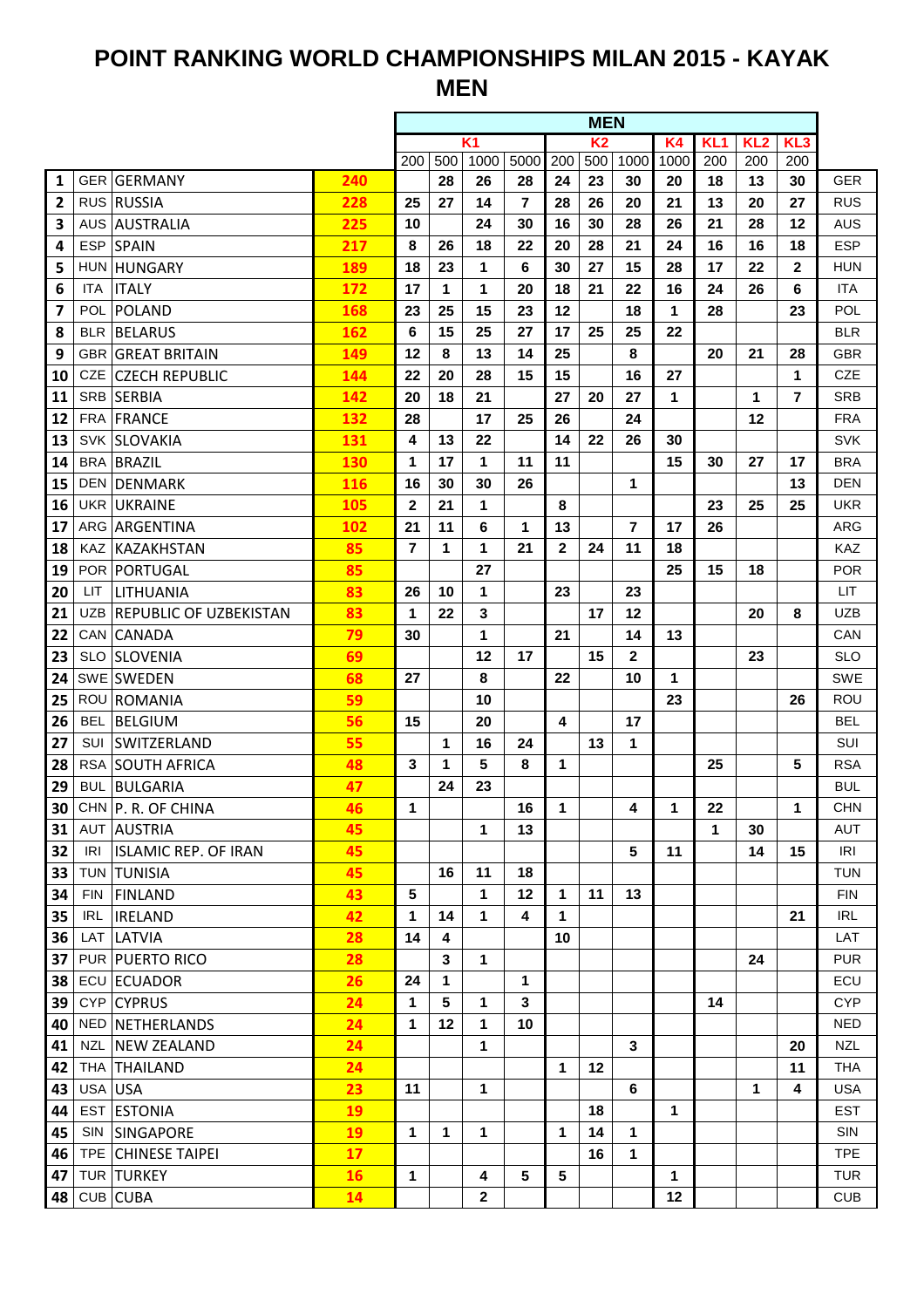## **POINT RANKING WORLD CHAMPIONSHIPS MILAN 2015 - KAYAK MEN**

|    |            |                            |                         | <b>MEN</b>  |                         |                |              |                |                |      |           |                 |     |     |            |  |
|----|------------|----------------------------|-------------------------|-------------|-------------------------|----------------|--------------|----------------|----------------|------|-----------|-----------------|-----|-----|------------|--|
|    |            |                            |                         |             |                         | $\overline{K}$ |              |                | K <sub>2</sub> |      | <b>K4</b> | KL <sub>1</sub> | KL2 | KL3 |            |  |
|    |            |                            |                         | 200         | 500                     | 1000           | 5000         | 200            | 500            | 1000 | 1000      | 200             | 200 | 200 |            |  |
| 49 |            | KOR KOREA                  | 14                      | 13          | 1                       |                |              |                |                |      |           |                 |     |     | <b>KOR</b> |  |
| 50 |            | NOR NORWAY                 | 14                      |             |                         |                |              |                |                |      | 14        |                 |     |     | <b>NOR</b> |  |
| 51 |            | <b>JPN JAPAN</b>           | 10                      | $\mathbf 1$ |                         |                |              | $\overline{7}$ |                | 1    |           |                 | 1   |     | <b>JPN</b> |  |
| 52 |            | URU URUGUAY                | 9                       | 1           | 6                       | 1              | 1            |                |                |      |           |                 |     |     | <b>URU</b> |  |
| 53 |            | <b>VEN VENEZUELA</b>       | 9                       |             |                         |                |              | 6              |                |      |           |                 |     | 3   | <b>VEN</b> |  |
| 54 |            | ANG ANGOLA                 | 8                       | 1           | 1                       | 1              | 1            | 1              | 1              | 1    |           |                 |     | 1   | <b>ANG</b> |  |
| 55 |            | AZE AZERBAIJAN             | 8                       | 1           | $\overline{\mathbf{r}}$ |                |              |                |                |      |           |                 |     |     | <b>AZE</b> |  |
| 56 |            | <b>KGZ KYRGYZ REPUBLIC</b> | 8                       | $\mathbf 1$ | $\mathbf{2}$            | 1              | 1            | 1              | 1              | 1    |           |                 |     |     | KGZ        |  |
| 57 |            | MEX MEXICO                 | 8                       |             |                         | 7              |              |                |                | 1    |           |                 |     |     | <b>MEX</b> |  |
| 58 |            | ALG ALGERIA                | $\overline{\mathbf{z}}$ | 1           | 1                       | 1              | 1            | 1              | 1              | 1    |           |                 |     |     | <b>ALG</b> |  |
| 59 | <b>INA</b> | <b>INDONESIA</b>           | 6                       |             |                         | 1              | 1            | 1              | 1              | 1    | 1         |                 |     |     | <b>INA</b> |  |
| 60 |            | MAR MOROCCO                | 6                       | $\mathbf 1$ | 1                       | 1              |              | 1              | 1              | 1    |           |                 |     |     | <b>MAR</b> |  |
| 61 |            | <b>TAH TAHITI</b>          | 6                       | 1           | 1                       | 1              |              | 1              | 1              | 1    |           |                 |     |     | <b>TAH</b> |  |
| 62 | <b>CHI</b> | <b>CHILE</b>               | 4                       |             |                         | 1              | 1            |                | 1              | 1    |           |                 |     |     | CHI        |  |
| 63 |            | <b>GRE GREECE</b>          | $\overline{\mathbf{4}}$ |             |                         |                |              | $\mathbf{3}$   | 1              |      |           |                 |     |     | <b>GRE</b> |  |
| 64 |            | <b>HKG HONG KONG CHINA</b> | 4                       | 1           | 1                       | 1              | 1            |                |                |      |           |                 |     |     | <b>HKG</b> |  |
| 65 |            | <b>KEN KENIA</b>           | 4                       | $\mathbf 1$ | 1                       | 1              | 1            |                |                |      |           |                 |     |     | <b>KEN</b> |  |
| 66 | <b>TJK</b> | <b>TAJIKISTAN</b>          | 4                       |             | 1                       | 1              | $\mathbf{2}$ |                |                |      |           |                 |     |     | <b>TJK</b> |  |
| 67 |            | EGY EGYPT                  | 3                       |             |                         |                |              | 1              | 1              |      | 1         |                 |     |     | EGY        |  |
| 68 |            | MAC MACAU CHINA            | 3                       | $\mathbf 1$ | 1                       |                |              |                |                |      |           |                 |     | 1   | <b>MAC</b> |  |
| 69 |            | MDA MOLDOVA                | 3                       | 1           | 1                       | 1              |              |                |                |      |           |                 |     |     | <b>MDA</b> |  |
| 70 |            | NGR NIGERIA                | 3                       | 1           | 1                       | 1              |              |                |                |      |           |                 |     |     | <b>NGR</b> |  |
| 71 |            | ARM ARMENIA                | $\overline{2}$          |             |                         |                |              | 1              | 1              |      |           |                 |     |     | <b>ARM</b> |  |
| 72 |            | <b>GEO GEORGIA</b>         | $\overline{2}$          | $\mathbf 1$ |                         |                |              |                |                |      |           |                 | 1   |     | <b>GEO</b> |  |
| 73 |            | <b>GUA GUATEMALA</b>       | $\overline{2}$          |             |                         | 1              | 1            |                |                |      |           |                 |     |     | <b>GUA</b> |  |
| 74 | <b>ISR</b> | <b>ISRAEL</b>              | $\overline{2}$          |             |                         |                |              |                |                |      |           |                 | 1   | 1   | <b>ISR</b> |  |
| 75 | <b>SEY</b> | <b>SEYCHELLES</b>          | $\overline{2}$          | 1           | 1                       |                |              |                |                |      |           |                 |     |     | <b>SEY</b> |  |
| 76 |            | MAS MALAYSIA               | $\overline{1}$          |             |                         |                |              |                |                |      |           |                 |     | 1   | <b>MAS</b> |  |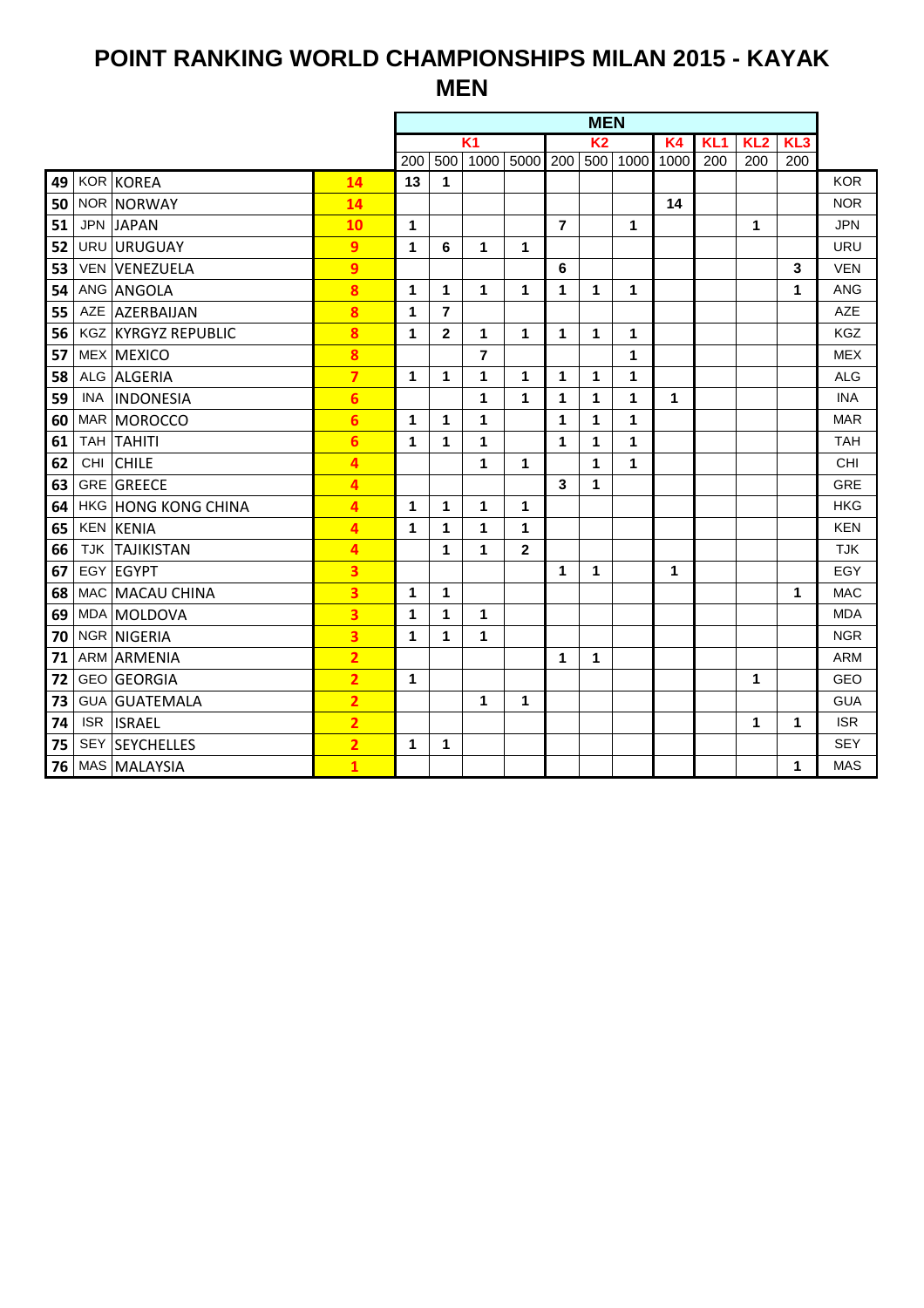#### **POINT RANKING WORLD CHAMPIONSHIPS MILAN 2015 - KAYAK WOMEN**

|    |     |                              |                         | <b>WOMEN</b>            |                |    |           |     |                |      |              |                 |                 |                 |            |
|----|-----|------------------------------|-------------------------|-------------------------|----------------|----|-----------|-----|----------------|------|--------------|-----------------|-----------------|-----------------|------------|
|    |     |                              |                         |                         |                | K1 |           |     | K <sub>2</sub> |      | K4           | KL <sub>1</sub> | KL <sub>2</sub> | KL <sub>3</sub> |            |
|    |     |                              |                         | 200                     | 500            |    | 1000 5000 | 200 | 500            | 1000 | 500          | 200             | 200             | 200             |            |
| 1  |     | HUN HUNGARY                  | 244                     | 21                      | 28             | 30 | 26        | 28  | 30             | 27   | 28           | 25              | 1               |                 | <b>HUN</b> |
| 2  |     | <b>GBR GREAT BRITAIN</b>     | 220                     | 10                      | 22             |    | 28        | 26  | 21             |      | 25           | 30              | 30              | 28              | <b>GBR</b> |
| 3  |     | <b>RUS RUSSIA</b>            | 209                     | 24                      | 13             | 23 | 14        | 1   | 25             | 22   | 15           | 26              | 25              | 21              | <b>RUS</b> |
| 4  |     | <b>GER GERMANY</b>           | 191                     | 16                      | 14             |    | 20        | 27  | 27             | 30   | 27           | 28              | 1               | 1               | <b>GER</b> |
| 5  |     | POL POLAND                   | 189                     | 28                      | 26             | 17 | 16        | 1   | 26             | 25   | 26           | 23              |                 | 1               | <b>POL</b> |
| 6  |     | <b>BLR BELARUS</b>           | 165                     | 4                       | 23             |    | 30        | 30  | 20             | 28   | 30           |                 |                 |                 | <b>BLR</b> |
| 7  |     | SRB SERBIA                   | 138                     | 20                      | 16             | 28 | 22        |     | 28             |      | 24           |                 |                 |                 | <b>SRB</b> |
| 8  |     | CAN CANADA                   | 129                     | 13                      | 18             |    | 27        | 22  | 1              |      | $\mathbf{1}$ |                 | 24              | 23              | CAN        |
|    |     |                              |                         |                         |                |    |           | 24  |                |      |              |                 |                 |                 |            |
| 9  |     | CHN P. R. OF CHINA           | 127                     | 11                      | 27             |    |           |     | 24             |      | 17           | 1               | 23              |                 | <b>CHN</b> |
| 10 |     | <b>ESP SPAIN</b>             | 125                     | 27                      | 1              | 22 | 12        | 21  | 1              | 24   | 16           |                 |                 | $\mathbf{1}$    | <b>ESP</b> |
| 11 |     | ROU ROMANIA                  | 121                     |                         | $\mathbf{2}$   | 26 | 18        |     | 22             | 26   | $\mathbf{1}$ |                 |                 | 26              | ROU        |
| 12 |     | UKR UKRAINE                  | 118                     |                         | $\overline{7}$ | 18 | 17        |     |                |      | 23           | 27              | 26              |                 | <b>UKR</b> |
| 13 |     | FRA FRANCE                   | 107                     | 23                      | 11             |    |           |     |                |      | 22           | 24              |                 | 27              | <b>FRA</b> |
| 14 |     | USA UNITED STATES OF AMERICA | 106                     | $\mathbf{1}$            | 1              | 27 | 23        |     | 11             |      |              |                 | 21              | 22              | <b>USA</b> |
| 15 |     | <b>AUS AUSTRALIA</b>         | 92                      | 3                       |                |    |           |     | 13             |      | 18           | 1               | 27              | 30              | <b>AUS</b> |
| 16 |     | KAZ KAZAKHSTAN               | 89                      | 22                      | 12             |    |           | 23  | 18             |      | 14           |                 |                 |                 | KAZ        |
| 17 | ITA | <b>ITALY</b>                 | 83                      | 2                       | 3              | 16 | 11        | 1   | 1              | 23   | $\mathbf{1}$ |                 |                 | 25              | <b>ITA</b> |
| 18 |     | NZL NEW ZEALAND              | 81                      | 30                      | 30             |    |           |     |                |      | 21           |                 |                 |                 | <b>NZL</b> |
| 19 |     | <b>AUT AUSTRIA</b>           | 62                      | 8                       | 17             | 20 |           |     | 17             |      |              |                 |                 |                 | AUT        |
| 20 |     | POR PORTUGAL                 | 59                      | 12                      | 21             |    |           |     | 14             |      | 12           |                 |                 |                 | <b>POR</b> |
|    |     |                              |                         |                         |                |    |           |     |                |      |              |                 |                 |                 |            |
| 21 |     | SWE SWEDEN                   | 58                      | 14                      | 15             | 14 | 1         |     | 1              |      | 13           |                 |                 |                 | SWE        |
| 22 |     | SVK SLOVAKIA                 | 55                      | 15                      |                |    |           | 25  | 15             |      |              |                 |                 |                 | <b>SVK</b> |
| 23 |     | AZE AZERBAIJAN               | 51                      | 26                      | 25             |    |           |     |                |      |              |                 |                 |                 | AZE        |
| 24 |     | <b>DEN DENMARK</b>           | 46                      | 1                       | 1              |    | 1         |     | 23             |      | 20           |                 |                 |                 | <b>DEN</b> |
| 25 |     | <b>SLO SLOVENIA</b>          | 42                      | 18                      | 24             |    |           |     |                |      |              |                 |                 |                 | <b>SLO</b> |
| 26 |     | <b>BEL BELGIUM</b>           | 41                      |                         |                |    | 25        |     | 16             |      |              |                 |                 |                 | <b>BEL</b> |
| 27 |     | SUI SWITZERLAND              | 37                      |                         | 1              | 21 | 15        |     |                |      |              |                 |                 |                 | SUI        |
| 28 |     | <b>BRA BRAZIL</b>            | 36                      |                         | 8              | 24 | 1         |     |                |      |              | 1               | 1               | $\mathbf 1$     | <b>BRA</b> |
| 29 |     | CUB CUBA                     | 36                      | 25                      | 10             |    |           |     | 1              |      |              |                 |                 |                 | <b>CUB</b> |
| 30 |     | ARG ARGENTINA                | 32                      | $\overline{\mathbf{r}}$ | 1              |    | 10        | 1   | 1              |      | 11           |                 | 1               |                 | ARG        |
| 31 |     | <b>NED NETHERLANDS</b>       | 30                      | 1                       | 1              | 15 | 13        |     |                |      |              |                 |                 |                 | <b>NED</b> |
| 32 | IRL | <b>IRELAND</b>               | 29                      | 1                       | 4              |    | 24        |     |                |      |              |                 |                 |                 | <b>IRL</b> |
|    |     |                              | 27                      | 5                       | 20             |    |           | 1   | 1              |      |              |                 |                 |                 | <b>RSA</b> |
| 33 |     | RSA SOUTH AFRICA             |                         |                         |                |    |           |     |                |      |              |                 |                 |                 |            |
| 34 |     | FIN FINLAND                  | 26                      |                         | 1              | 25 |           |     |                |      |              |                 |                 |                 | <b>FIN</b> |
| 35 |     | CHI CHILE                    | 24                      | 1                       | 1              |    |           |     |                |      |              | 22              |                 |                 | CHI        |
| 36 |     | CZE CZECH REPUBLIC           | 24                      | 1                       |                |    | 21        |     | 1              |      | 1            |                 |                 |                 | <b>CZE</b> |
| 37 | IRI | ISLAMIC REP. OF IRAN         | 24                      |                         |                |    |           |     |                |      |              |                 |                 | 24              | <b>IRI</b> |
| 38 |     | JPN JAPAN                    | 24                      | 1                       | 1              |    |           |     | 1              |      |              | 21              |                 |                 | JPN        |
|    |     | 39 CRO CROATIA               | 21                      | 1                       | 1              | 12 | 7         |     |                |      |              |                 |                 |                 | CRO        |
|    |     | 40 MDA MOLDOVA               | 21                      | 1                       | $\mathbf{1}$   | 13 | 6         |     |                |      |              |                 |                 |                 | MDA        |
| 41 |     | UZB REPUBLIC OF UZBEKISTAN   | 20                      | 6                       | 6              |    | 8         |     |                |      |              |                 |                 |                 | <b>UZB</b> |
| 42 |     | TUR TURKEY                   | 18                      | 17                      | 1              |    |           |     |                |      |              |                 |                 |                 | TUR        |
| 43 |     | LAT LATVIA                   | 14                      | 1                       | 1              | 11 |           | 1   |                |      |              |                 |                 |                 | LAT        |
| 44 |     | MEX MEXICO                   | 14                      | 1                       |                |    |           |     | 12             |      | 1            |                 |                 |                 | <b>MEX</b> |
| 45 |     | NOR NORWAY                   | $\overline{7}$          | 1                       | 5              |    |           |     | 1              |      |              |                 |                 |                 | <b>NOR</b> |
| 46 |     | ECU ECUADOR                  | 6                       | 1                       |                |    | 5         |     |                |      |              |                 |                 |                 | ECU        |
|    |     |                              |                         |                         |                |    |           |     |                |      |              |                 |                 |                 |            |
| 47 |     | SIN SINGAPORE                | 5                       | 1                       | 1              | 1  |           | 1   | 1              |      |              |                 |                 |                 | SIN        |
| 48 |     | <b>GRE GREECE</b>            | 3                       | 1                       | 1              |    |           |     |                |      |              | 1               |                 |                 | GRE        |
| 49 |     | COK COOK ISLANDS             | $\overline{2}$          | 1                       | 1              |    |           |     |                |      |              |                 |                 |                 | <b>COK</b> |
| 50 |     | <b>GUM GUAM</b>              | $\overline{2}$          | 1                       | 1              |    |           |     |                |      |              |                 |                 |                 | <b>GUM</b> |
| 51 |     | <b>KEN KENIA</b>             | $\overline{\mathbf{2}}$ | 1                       | 1              |    |           |     |                |      |              |                 |                 |                 | <b>KEN</b> |
| 52 |     | KOR KOREA                    | $\overline{2}$          |                         |                |    |           |     | 1              |      | 1            |                 |                 |                 | <b>KOR</b> |
| 53 |     | NGR NIGERIA                  | $\overline{2}$          | 1                       | 1              |    |           |     |                |      |              |                 |                 |                 | <b>NGR</b> |
| 54 |     | PLW PALAU                    | 2                       | 1                       | 1              |    |           |     |                |      |              |                 |                 |                 | PLW        |
| 55 |     | SAM SAMOA                    | $\overline{2}$          | 1                       | 1              |    |           |     |                |      |              |                 |                 |                 | SAM        |
| 56 |     | THA THAILAND                 | $\overline{2}$          |                         |                |    |           | 1   | $\mathbf 1$    |      |              |                 |                 |                 | <b>THA</b> |
| 57 |     | TUN TUNISIA                  | $\overline{2}$          | 1                       | 1              |    |           |     |                |      |              |                 |                 |                 | <b>TUN</b> |
|    |     | HKG HONG KONG CHINA          | $\mathbf{1}$            |                         |                |    |           |     |                |      |              |                 |                 |                 | <b>HKG</b> |
| 58 |     |                              |                         |                         |                |    |           |     |                |      |              |                 |                 | 1               |            |
| 59 |     | ISR ISRAEL                   | $\mathbf{1}$            |                         |                |    |           |     |                |      |              |                 | 1               |                 | <b>ISR</b> |
| 60 |     | <b>VEN VENEZUELA</b>         | $\mathbf{1}$            | 1                       |                |    |           |     |                |      |              |                 |                 |                 | <b>VEN</b> |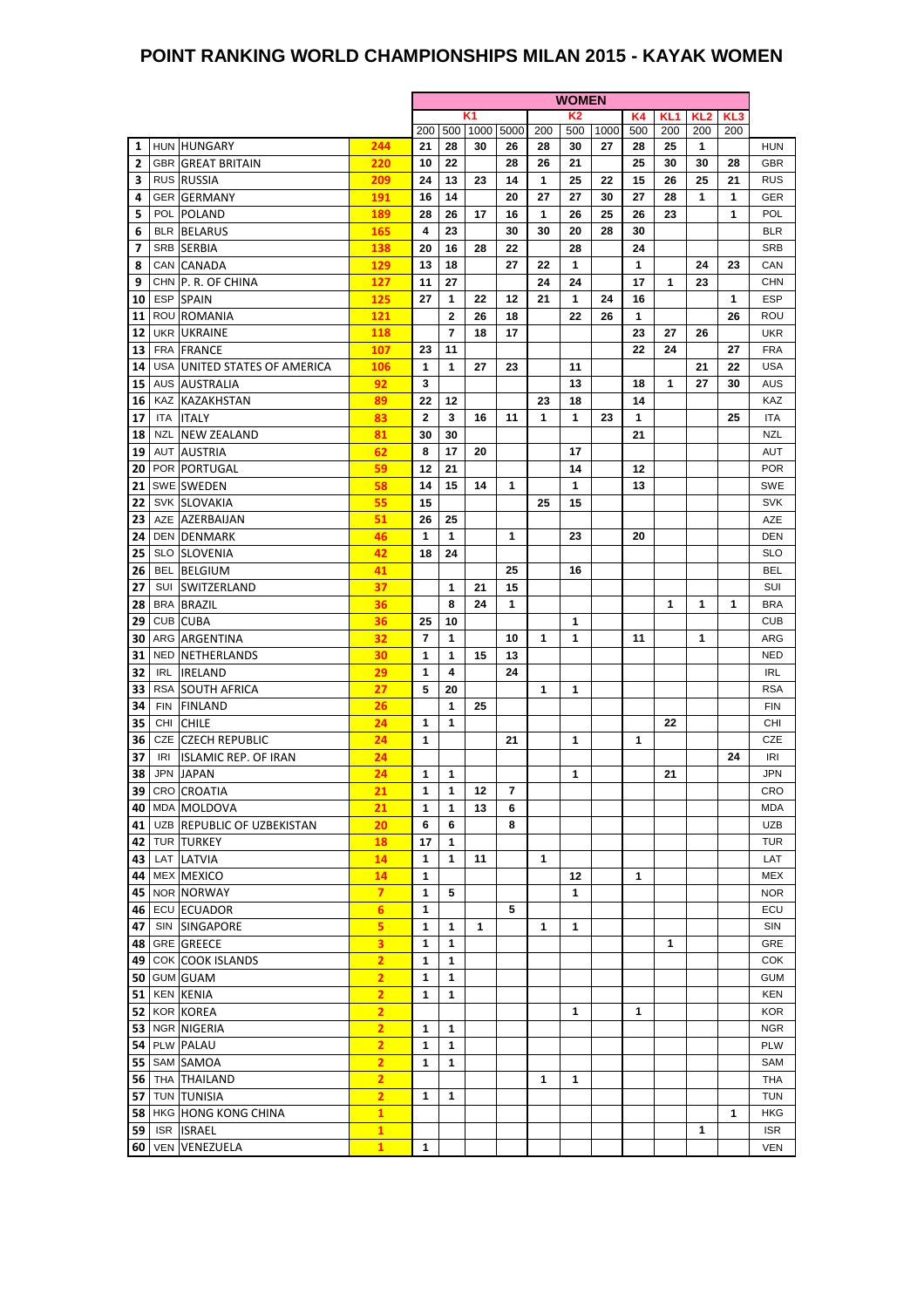### **POINT RANKING WORLD CHAMPIONSHIPS MILAN 2015 - CANOE MEN**

|              |            |                             |                | <b>MEN</b>     |     |                |                |     |                |         |                |                 |                 |     |            |  |
|--------------|------------|-----------------------------|----------------|----------------|-----|----------------|----------------|-----|----------------|---------|----------------|-----------------|-----------------|-----|------------|--|
|              |            |                             |                |                |     | C <sub>1</sub> |                |     | C <sub>2</sub> |         | C <sub>4</sub> | VL <sub>1</sub> | VL <sub>2</sub> | VL3 |            |  |
|              |            |                             |                | 200            | 500 | 1000           | 5000           | 200 | 500            | 1000    | 1000           | 200             | 200             | 200 |            |  |
| 1            |            | RUS RUSSIA                  | 286            | 26             | 26  | 25             | 22             | 30  | 30             | 25      | 26             | 25              | 26              | 25  | <b>RUS</b> |  |
| $\mathbf{2}$ | <b>HUN</b> | <b>HUNGARY</b>              | 273            | 23             | 23  | 23             | 18             | 26  | 26             | 28      | 27             | 27              | 25              | 27  | <b>HUN</b> |  |
| 3            | POL        | POLAND                      | 204            | 1              | 18  | 24             | 27             | 25  | 28             | 27      |                | 28              |                 | 26  | POL        |  |
| 4            |            | <b>GER GERMANY</b>          | 195            | 14             | 22  | 30             | 30             | 27  | 21             | 23      |                |                 | 27              | 1   | <b>GER</b> |  |
| 5            | ITA.       | <b>ITALY</b>                | 195            | 15             | 25  | 10             | 20             | 23  | 15             | 18      | 24             |                 | 21              | 24  | ITA        |  |
| 6            | BLR        | <b>BELARUS</b>              | 190            | 30             | 27  | 12             | 1              | 28  | 25             | 24      | 22             |                 |                 | 21  | <b>BLR</b> |  |
| 7            | <b>ESP</b> | <b>SPAIN</b>                | 164            | 20             | 24  | 13             | 28             | 18  | 20             | 13      |                |                 | 28              |     | <b>ESP</b> |  |
| 8            | BRA        | <b>BRAZIL</b>               | 159            | 27             |     | 1              |                |     | 17             | 30      |                | 30              | 24              | 30  | <b>BRA</b> |  |
| 9            |            | UKR UKRAINE                 | 155            | 21             | 1   | 26             | 25             | 1   | 27             | 26      | 28             |                 |                 |     | <b>UKR</b> |  |
| 10           | CZE        | <b>CZECH REPUBLIC</b>       | 133            | 5              | 30  | 28             | 23             |     |                | 22      | 25             |                 |                 |     | <b>CZE</b> |  |
| 11           | ROU        | ROMANIA                     | 121            |                |     | 16             | 12             | 20  | 23             | 20      | 30             |                 |                 |     | ROU        |  |
| 12           |            | CHN P. R. OF CHINA          | 109            | 28             | 20  | 18             | 26             |     | 16             | 1       |                |                 |                 |     | <b>CHN</b> |  |
| 13           |            | KAZ KAZAKHSTAN              | 105            | 17             | 1   | 7              | 17             | 24  | 22             | 17      |                |                 |                 |     | KAZ        |  |
| 14           | MDA        | MOLDOVA                     | 103            | 8              | 28  | 27             | 6              |     | 18             | 16      |                |                 |                 |     | <b>MDA</b> |  |
| 15           | FRA        | <b>FRANCE</b>               | 79             | 18             | 1   | 22             |                |     |                | 12      |                | 26              |                 |     | <b>FRA</b> |  |
| 16           |            | AZE AZERBAIJAN              | 71             | 24             | 11  | 1              |                |     | 24             | 11      |                |                 |                 |     | AZE        |  |
| 17           | LAT        | LATVIA                      | 71<br>67       | 6              | 17  | 15             |                | 21  | 14             | 15      |                |                 |                 |     | LAT        |  |
| 18           |            | <b>SVK SLOVAKIA</b>         |                | 12             |     | 17             | 21             |     |                |         |                |                 |                 |     | <b>SVK</b> |  |
| 19           | INA.       | <b>INDONESIA</b>            | 64             | 1              | 15  | 1              | 16             | 17  | 13             | 1       |                |                 |                 |     | <b>INA</b> |  |
| 20           | MEX        | <b>MEXICO</b>               | 61             | 1<br>11        | 1   | 11<br>21       | 24             |     |                | 1<br>21 | 23             |                 |                 |     | <b>MEX</b> |  |
| 21<br>22     | CAN        | CANADA<br>AUS AUSTRALIA     | 53<br>39       |                | 1   | 1              | $\overline{7}$ |     |                |         |                |                 | 30              |     | CAN<br>AUS |  |
| 23           | ECU        | <b>ECUADOR</b>              | 39             |                |     |                | 5              | 22  | 12             |         |                |                 |                 |     | ECU        |  |
| 24           | IRI        | <b>ISLAMIC REP. OF IRAN</b> | 38             | 16             | 16  | 6              |                |     |                |         |                |                 |                 |     | IRI        |  |
| 25           |            | JPN JAPAN                   | 35             | 13             |     |                |                |     |                |         |                |                 | 22              |     | <b>JPN</b> |  |
| 26           | PHI        | <b>PHILIPPINES</b>          | 35             | 4              | 13  | $\mathbf 1$    |                | 16  |                | 1       |                |                 |                 |     | PHI        |  |
| 27           | <b>SRB</b> | <b>SERBIA</b>               | 35             |                | 21  | 14             |                |     |                |         |                |                 |                 |     | <b>SRB</b> |  |
| 28           | USA        | <b>USA</b>                  | 34             | 1              |     | 4              | 3              |     |                | 1       |                | 1               | 23              | 1   | USA        |  |
| 29           |            | <b>GBR GREAT BRITAIN</b>    | 33             | 3              |     | 2              |                |     |                |         |                |                 |                 | 28  | <b>GBR</b> |  |
| 30           | EST        | <b>ESTONIA</b>              | 32             |                | 14  | 5              | 13             |     |                |         |                |                 |                 |     | EST        |  |
| 31           | VIE        | <b>VIETNAM</b>              | 30             | 1              | 1   | 1              | 10             | 15  | 1              | 1       |                |                 |                 |     | VIE        |  |
| 32           |            | TUR TURKEY                  | 29             |                |     |                | 15             |     |                | 14      |                |                 |                 |     | <b>TUR</b> |  |
| 33           |            | LIT LITHUANIA               | 25             | 25             |     |                |                |     |                |         |                |                 |                 |     | LIT        |  |
| 34           |            | POR   PORTUGAL              | 22             | 22             |     |                |                |     |                |         |                |                 |                 |     | <b>POR</b> |  |
| 35           |            | UZB REPUBLIC OF UZBEKISTAN  | 21             |                |     | 20             |                |     |                | 1       |                |                 |                 |     | <b>UZB</b> |  |
| 36           |            | CHI CHILE                   | 17             | $\mathbf{2}$   | 1   | 3              | 11             |     |                |         |                |                 |                 |     | CHI        |  |
| 37           |            | MOZ MOZAMBIQUE              | 17             | 1              |     | 1              |                | 14  |                | 1       |                |                 |                 |     | MOZ        |  |
| 38           |            | RSA SOUTH AFRICA            | 17             | 1              | 1   | 1              |                | 11  | 1              | 1       |                |                 |                 | 1   | <b>RSA</b> |  |
| 39           |            | ARG ARGENTINA               | 16             |                | 1   | 1              | 14             |     |                |         |                |                 |                 |     | ARG        |  |
| 40           |            | COL COLOMBIA                | <b>16</b>      |                |     | 8              | 8              |     |                |         |                |                 |                 |     | COL        |  |
| 41           |            | <b>KGZ KYRGYZ REPUBLIC</b>  | 15             |                |     |                |                | 13  | 1              | 1       |                |                 |                 |     | <b>KGZ</b> |  |
| 42           |            | STP SAO TOME AND PRINCIPE   | 15             | 1              |     | 1              |                | 12  |                | 1       |                |                 |                 |     | <b>STP</b> |  |
| 43           |            | ARM ARMENIA                 | 14             |                |     |                | 1              | 1   | 11             |         |                |                 |                 | 1   | ARM        |  |
| 44           |            | <b>TJK TAJIKISTAN</b>       | 14             | 1              | 12  | 1              |                |     |                |         |                |                 |                 |     | <b>TJK</b> |  |
| 45           |            | <b>GEO GEORGIA</b>          | 11             | 10             | 1   |                |                |     |                |         |                |                 |                 |     | <b>GEO</b> |  |
| 46           |            | ANG ANGOLA                  | $\overline{z}$ | 1              | 1   | 1              | $\mathbf{2}$   | 1   |                | 1       |                |                 |                 |     | ANG        |  |
| 47           | VEN        | VENEZUELA                   | $\overline{7}$ | $\overline{7}$ |     |                |                |     |                |         |                |                 |                 |     | <b>VEN</b> |  |
| 48           |            | <b>GUA GUATEMALA</b>        | 5              |                |     | 1              | 4              |     |                |         |                |                 |                 |     | <b>GUA</b> |  |
| 49           |            | NGR NIGERIA                 | 3              |                | 1   | 1              | 1              |     |                |         |                |                 |                 |     | <b>NGR</b> |  |
| 50           |            | TUN TUNISIA                 | $\overline{2}$ | 1              | 1   |                |                |     |                |         |                |                 |                 |     | <b>TUN</b> |  |
| 51           |            | GRE GREECE                  | 1              | 1              |     |                |                |     |                |         |                |                 |                 |     | GRE        |  |
| 52           | <b>IRL</b> | <b>IRELAND</b>              | $\mathbf{1}$   | 1              |     |                |                |     |                |         |                |                 |                 |     | <b>IRL</b> |  |